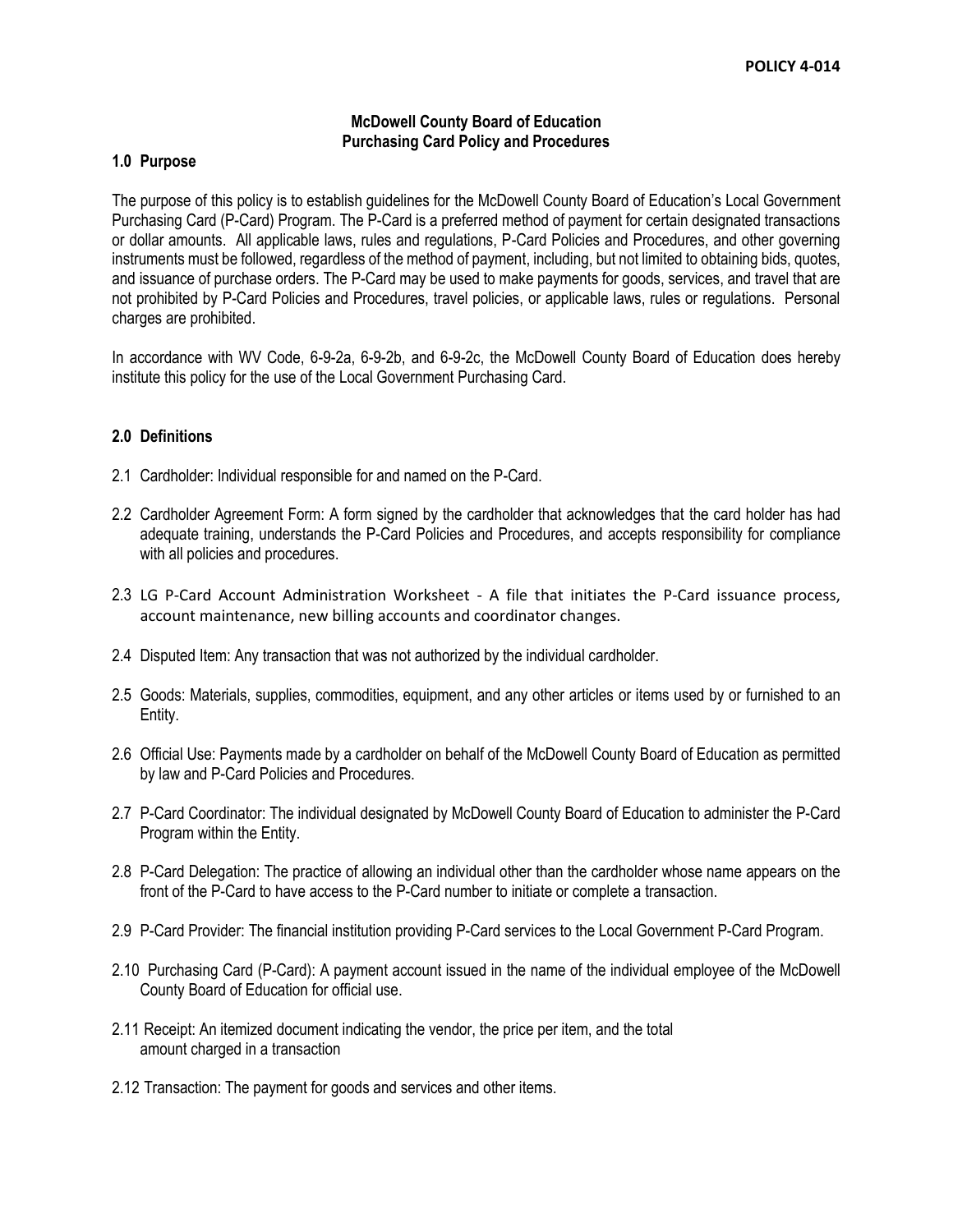- 2.13 Transaction Limit: The maximum dollar amount permitted in any single transaction.
- 2.14 Vendor: The supplier of goods and services to McDowell County Board of Education.

# **3.0 Procedures**

- 3.1 The Treasurer/Chief School Business Official is responsible for administering the McDowell County Board of Education Purchasing Card (P-Card) Program and is the P-Card Coordinator; however, additional employees may be designated as P-Card Coordinators or as necessary to manage the P-Card Program and provide segregation of duties. Individual transaction limits and credit limits are determined by the P-Card Coordinator and approved by the State Auditor's Office Local Government P-Card Division. It is a violation of policy to manipulate the ordering, billing, or payment process in order to circumvent established cardholder limits.
- 3.2 The district has three types of Purchasing Cards that are suitable for our various staff and management functions. **Type 1:** The first type is a "general operation card" to be used by schools and departments to purchase operating supplies, materials, services, and travel for business purposes. Supplies and materials costing less than \$500.00 per item. Departmental purchases for maintenance and transportation shall not exceed \$2,000.00 per item for operation supplies and materials.

**Type 2:** The second type of card will be used for larger purchases made in accordance with board awarded contracts or bids and the Purchasing Department to purchase capital equipment, (including computers, software, furniture and other items), costing in excess of \$500 per item.

**Type 3:** This third type of card will be under the control of the Business Department and will also be used to pay certain charges that are exempt from competitive requirements such as insurance premiums, memberships, exempt professional services, utilities and phone bills. Utility companies may not charge a surcharge for the convenience of paying with utilities card.

- 3.3 Purchasing cards will only be issued to approved, regular, full-time employees. P-Cards will not be issued to temporary or part-time employees, contractors, volunteers, or students, unless approved by the Board. Each P-Card will be issued in the name of the individual employee. P-Cards cannot be issued generically in the name of McDowell County BOE, unless approved by the Board.
- 3.4 To be issued a P-Card, employees must complete all required forms and attend training provided by the WV State Auditor's Office Local Government Division on the procedures and responsibilities of P-Card use. Required forms may be found in Appendix A.
- 3.5 Once a P-Card is issued, only the employee whose name appears on the front of the P-Card is an authorized user of the P-Card; the P-Card is not transferable and by accepting the P-Card, the employee assumes responsibility for his/her P-Card and responsibility for all charges made with his/her P-Card.
- 3.6 P-Card delegation is prohibited. P-Card delegation includes allowing an individual other than the cardholder to:
	- 3.6.a have physical possession of the P-Card to make payments to point of sale vendors.
	- 3.6.b have access to the P-Card number and expiration date to make payments via telephone, internet, or in person;
	- 3.6.c have access to receipts or invoices that display the P-Card number and expiration date.
- 3.7 All aspects of the P-Card and related documents must be kept secure.
- 3.8 Purchases may be made by phone, fax, mail, in person, or by secured internet site. A secured internet site has a closed "lock" on the screen. Cardholders may use the P-Card for authorized travel expenses; however, since employees are provided per diem for meals when traveling, the P-Card cannot be used to purchase meals. Travel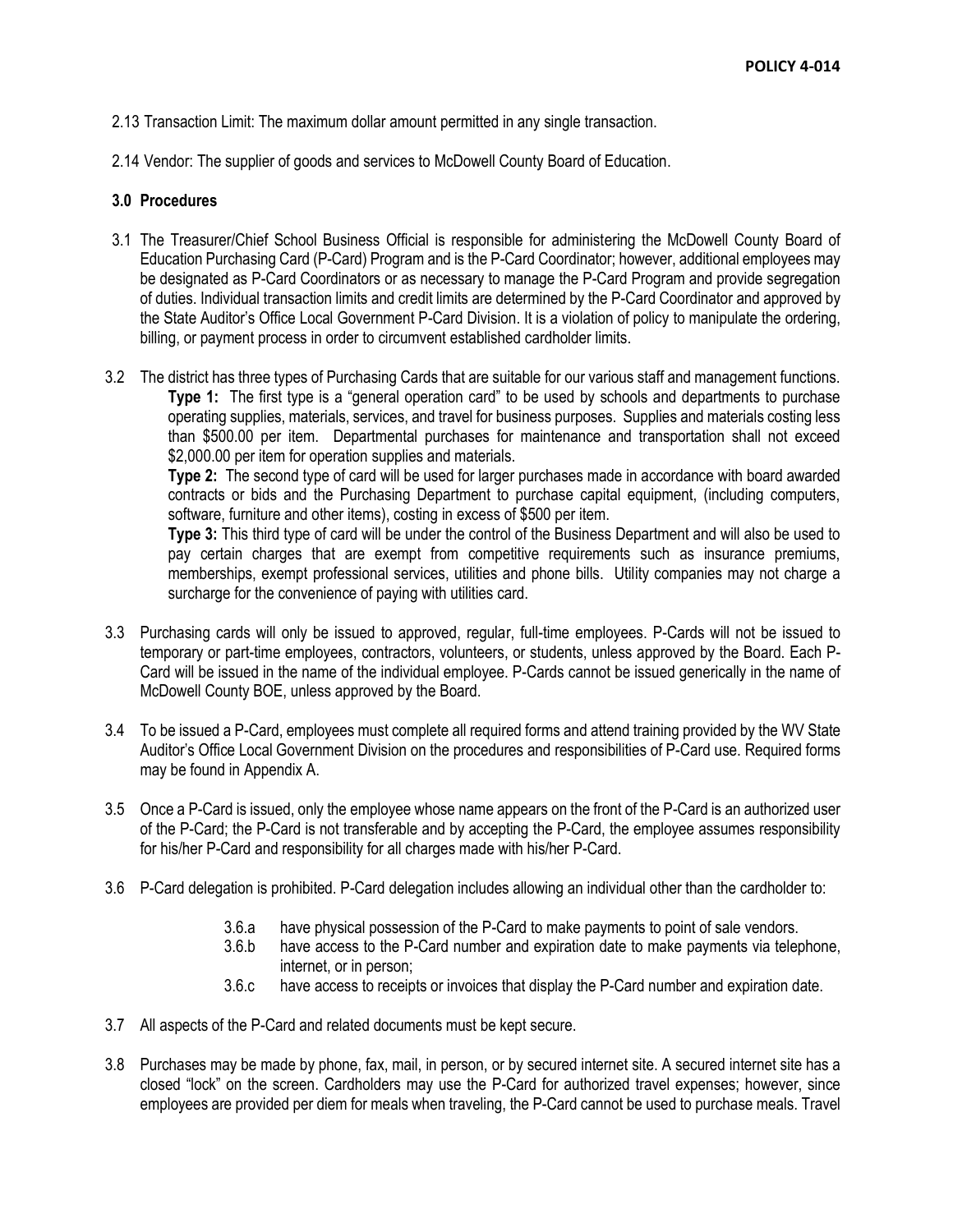expenses shall not include any personal expenses on hotel folios such as room service or movies, etc. Proper documentation must be provided for any billing (i.e. hotel folio) relating to multiple travels.

- 3.9 It is the cardholder's responsibility to make sure the vendor has the complete shipping address and to provide a tax exempt certificate for in-state purchases. It is also the cardholder's responsibility to obtain an itemized invoice or receipt for the transaction.
- 3.10 The credit card program of the McDowell County Board of Education includes the purchasing card provided through the Local Government P-Card Program created and administrated by the WV State Auditor's Office.
- 3.11 At no time shall the Board's credit cards be used for personal purchases or to obtain cash, cash advances or cash credits.
- 3.12 Cardholders are required to inform merchants that the purchase is being made for the McDowell County Board of Education and is not subject to State or local sales tax. Local Government Entities are tax exempt for sales tax and hotel/motel tax, municipal tax and should not pay tax to in-state vendors. The words "Tax Exempt" and the Entity's tax identification number are printed on the P-Card. The cardholder may be required to provide the vendor with a copy of the McDowell County Board of Education's tax-exemption certificate. It is the cardholder's responsibility to ensure charge accuracy. Sales tax, incorrect shipping charges or other invalid charges to the card should be addressed immediately with the vendor by the cardholder.
- 3.13 Lost or stolen P-Cards must be reported to the P-Card Coordinator within 24 hours to limit cardholder liability. Upon termination of employment for retirement, voluntary separation, resignation, or dismissal, or in the event of transfer or relocation, the cardholder agrees to surrender and cease use of the P-Card. In addition, the cardholder may also be asked to surrender the P-Card at any time deemed necessary by the Board's administrative staff.
- 3.14 Cardholders are responsible for the review, acknowledgement or dispute of all transactions that appear on their P-Card statement. Proper documentation must be obtained and maintained for each transaction placed on the P-Card and must be maintained for inspection in accordance with record retention guidelines. Any returned goods must be credited to Purchasing Card. Debit cards, gift cards or cash are not an acceptable method of receiving refunds for returned goods. Any deviation from this procedure must be reported to the program administrator.

Once reconciled, the monthly statement is to be signed by the cardholder as proof of reconciliation and then approved and signed by the school/department coordinator and reviewer. After proper signatures are obtained, it should be forwarded on to payment processing with the original statement and the original receipts. Departments must send reconciled, account coded, sorted and signed reports with original statement and backup to purchasing department within 5 working days from last business day of the month.

- 3.15 McDowell County Schools shall maintain all documentation relating to the P-Card Program (cardholder applications, agreements, maintenance forms, training certificates, and transaction support documentation) until a post-audit review has been completed by either the State Auditor's Office Chief Inspector Division or a firm approved by the Chief Inspector. Furthermore, the Entity shall maintain these records as long as the Purchasing Card is active or for current year plus 3 years from the end of the fiscal year in which the last transaction was completed, whichever is longer.
- 3.16 Random post-audit reviews and compliance inspections, as well as monitoring, of Purchasing Card transactions will be conducted by the Chief Financial Official or designee to ensure compliance with all Purchasing Card policies and procedures. Transactions receipts, reconciliation documentation, and related support documentation must be provided upon request.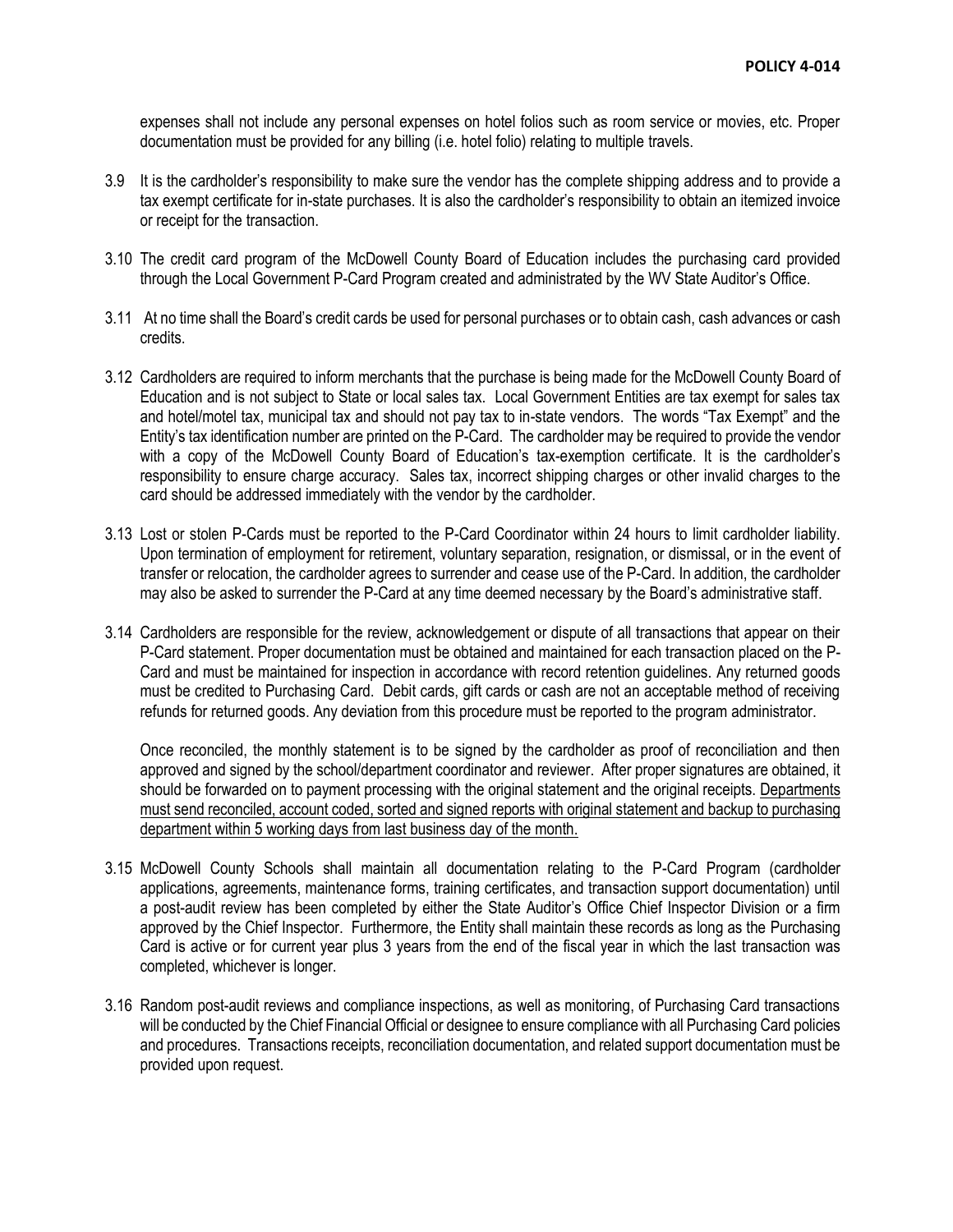- 3.17 It is unlawful for any vendor doing business with the State of West Virginia or the McDowell County Board of Education to provide a bribe, gratuity or kickback in any amount to a Purchasing Cardholder or a school/department. Schools/Departments receiving gifts with nominal value may keep such a gift (e.g., candy, fruit baskets, etc.) as long as they are unsolicited and shared and distributed fairly throughout the school/department of the gifts may be donated to charities. Any gift valued in excess of the amount noted in the State's Ethics Act (West Virginia Code 6B-1-1, et seq.) "The Ethics Act," should be returned to the vendor if possible and reported to the McDowell County Purchasing Card Administrator.
- 3.18 Employees failing to properly follow purchasing policies, procedures, and state law associated with the purchasing card program are subject to disciplinary action up to and including revocation or limitation of purchasing card privileges, a period of probation, or mandatory purchasing card training. Further, employees may be subject to disciplinary action up to and including termination and prosecution by the school system, and subject to civil action by the credit card company for personal liability if the employee knowingly pays for items intended for personal use.

Source: WV Code 6-9-2a, 6-9-2b, 6-9-2c Adopted: August 19, 2019